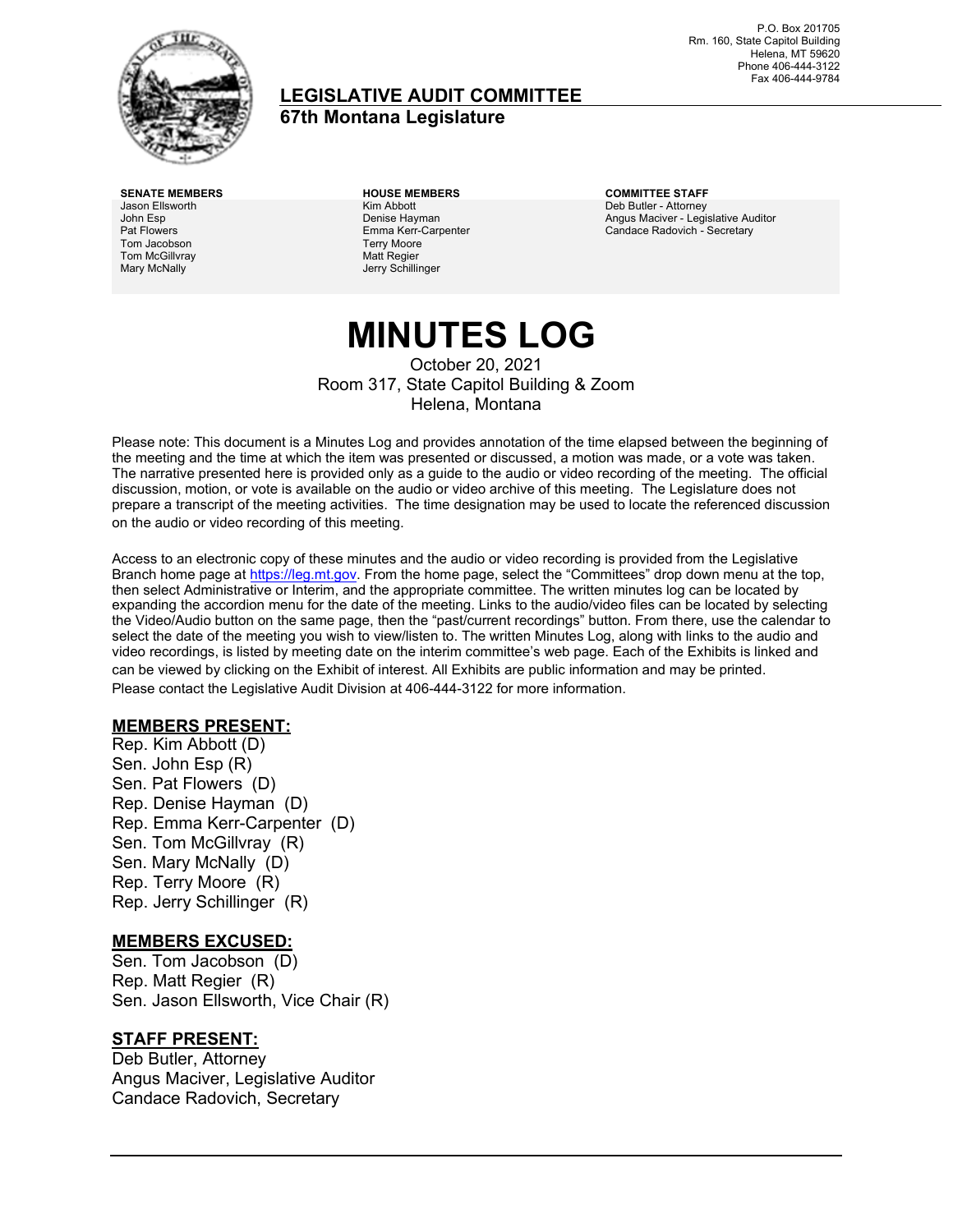### **AGENDA [\(Attachment 1\)](https://leg.mt.gov/content/Committees/Administration/audit/2021-22/Meetings/Oct-2021/Exhibits/A1.pdf)**

### **VISITORS' LIST [\(Attachment 2\)](https://leg.mt.gov/content/Committees/Administration/audit/2021-22/Meetings/Oct-2021/Exhibits/A2.pdf)**

# **CALL TO ORDER/ROLL CALL**<br>09:02:25 The Legislative A

The Legislative Audit Committee met in room 317 of the State Capitol Building and via zoom. Chair Hayman called the meeting to order at 9:02 a.m. noting the presence of quorum. The committee secretary took roll. **[\(Attachment 3\)](https://leg.mt.gov/content/Committees/Administration/audit/2021-22/Meetings/Oct-2021/Exhibits/A3.pdf)**

# **APPROVE MINUTES**<br>09:03:36 Sen, E

Sen. Esp moved the committee accept the June 7-8, 2021, minutes.

**Vote:**

09:03:36 Carried unanimously by voice vote.

# **NEW STAFF INTRODUCTION**<br>09:04:17 **Eric Seidle was**

Eric Seidle was introduced as the division's Digital Content Editor.

### **MONTANA'S MILK INDUSTRY: AN ANALYSIS OF THE STATE-REGULATED MARKET**

**(20P-03)**

09:06:41 Presented by Julia Connelley, Associate Management & Program Analyst **[\(EXHIBIT 1\)](https://leg.mt.gov/content/Committees/Administration/audit/2021-22/Meetings/Oct-2021/Exhibits/E1.pdf)** power point Present from agency: Mike Honeycutt, Director Brian Simonson, Deputy Executive Director Darryl Ford, Milk Control Program Manager

Ken Bryan, Chair, Montana Board of Milk Control

# **Committee Questions of Staff**

- Sen. Ellsworth arrived.
- 09:22:16 Rep. Kerr-Carpenter asked Ms. Connelley about the timeframe that the audit took place.
- 09:23:04 Sen Flowers asked Ms. Connelley about the producer's happiness regarding high quotas.
- 09:24:16 Sen. Flowers had a follow-up question for Ms. Connelley regarding the milk industry standpoint on higher quotas.
- 09:25:40 Sen. McGillvray asked Ms. Connelley why there was a need for the Board of Milk Control.
- 09:28:22 Rep. Moore asked Ms. Connelley about federal oversight.
- 09:30:10 Rep. Regier asked Ms. Connelley about overlapping federal markets.

## Agency Response<br>09:31:04 Prese

**Presented by Director Honeycutt.** 

# **Committee Questions of Staff**

- Sen. Flowers asked Director Honeycutt about the primary benefactor.
- 09:44:33 Rep. Moore asked Director Honeycutt about states that are unregulated.
- 09:46:15 Rep. Kerr-Carpenter asked Director Honeycutt about milk sold out of state.
- 09:48:24 Rep. Kerr-Carpenter asked Director Honeycutt about price difference with selling out of state. The question was deferred to Mr. Ford.
- 09:49:21 Rep. Hayman asked Director Honeycutt about organic milk.
- 09:50:37 Rep. Schillinger asked Director Honeycutt what percent of milk was actually produced in Montana.
- 09:51:59 Rep. Schillinger asked Director Honeycutt about milk that is imported into the state.
- 09:53:48 Rep. Abbott has arrived

# **Public Comment**<br>09:56:21 Kris

**Krista-Lee Evans, Montana Milk Producers Association.**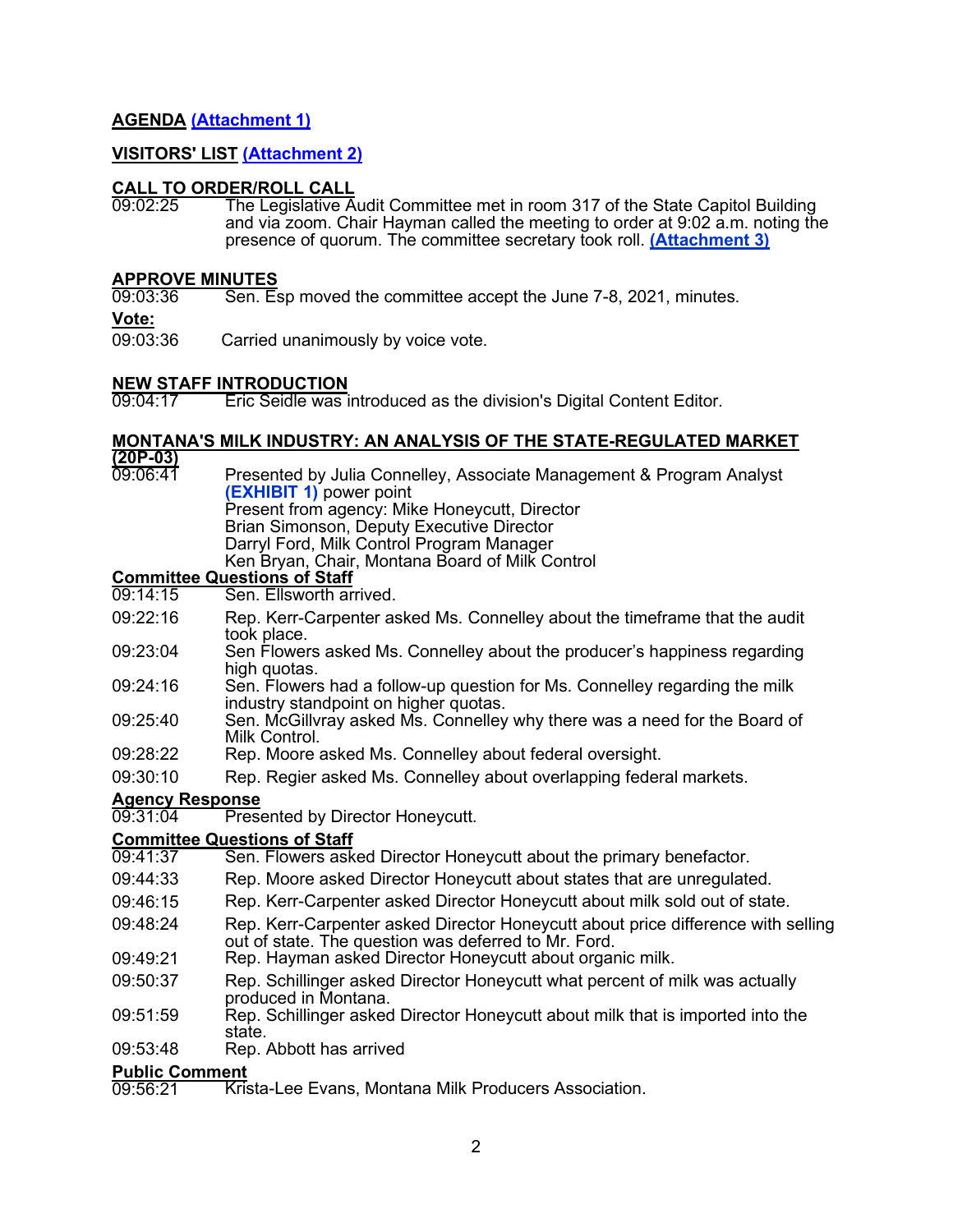### 10:06:18 Rep. Regier asked Ms. Evans about an unrelated status like North Dakota.

- 10:07:38 Sen. McGillvray asked Ms. Evans about self and state regulation.
- 10:09:56 Rep. Hayman spoke on the board's access to the audit.

### **Motion**<br>10:10:25

Sen. Esp moved the Committee acknowledge receipt of the audit report, that it was reviewed by the Committee, filed, and that copies of the audit report be distributed in accordance with law.

### **Vote:**

10:10:31 Carried unanimously by voice vote.

# **MONTANA STATE FUND (21-05A)**

Presented by Shandell VanDonsel, CPA, Financial-Compliance Audit Supervisor Present from agency: Laurence Hubbard, President/CEO Patti Grosfield, Internal Auditor

Rene Martello, Controller

Mark Burzynksi, Vice-President, Corporate Support.

### **Committee Questions of Staff**

### **None**

# **Agency Response**

Presented by Ms. Grosfield.

# **Committee Questions of Agency**<br>10:18:05 **Rep. Moore asked M**

- Rep. Moore asked Ms. Grosfield and Director Hubbard several questions about the unique accounting issues.
- 10:27:31 Sen. McGillvray asked Director Hubbard a few questions about their investment pool.

### **Public Comment**

### None

# **Motion**<br>10:30:21

Rep. Moore moved the Committee acknowledge receipt of the audit report, that it was reviewed by the Committee, filed, and that copies of the audit report be distributed in accordance with law.

### **Vote:**

10:30:24 Carried unanimously by voice vote.

**Break**<br>10:33:02 Reconvened at 10:38:42

# **OFFICE OF THE SECRETARY OF STATE (20-19)**<br>10:39:27 Presented by Karen, E. Simpson, CF

Presented by Karen. E. Simpson, CPA, Financial-Compliance Audit Manager. Present from agency: Christi Jacobsen, Secretary of State; Angela Nunn, Operations Director Austin James, Chief Legal Brandi Pierson, Chief Fiscal Officer.

### **Committee Questions of Staff**

**None** 

# **Agency Response**

Presented by Secretary Jacobsen.

### **Committee Questions of Agency**

- **Committee Request:** Rep. Hayman asked Secretary Jacobsen how many counting machines were requested with the HAVA money. (LAC received an email  $10/20/21$  from SOS)
- 10:48:49 Sen. McNally asked Secretary Jacobsen about money spent on their IT system.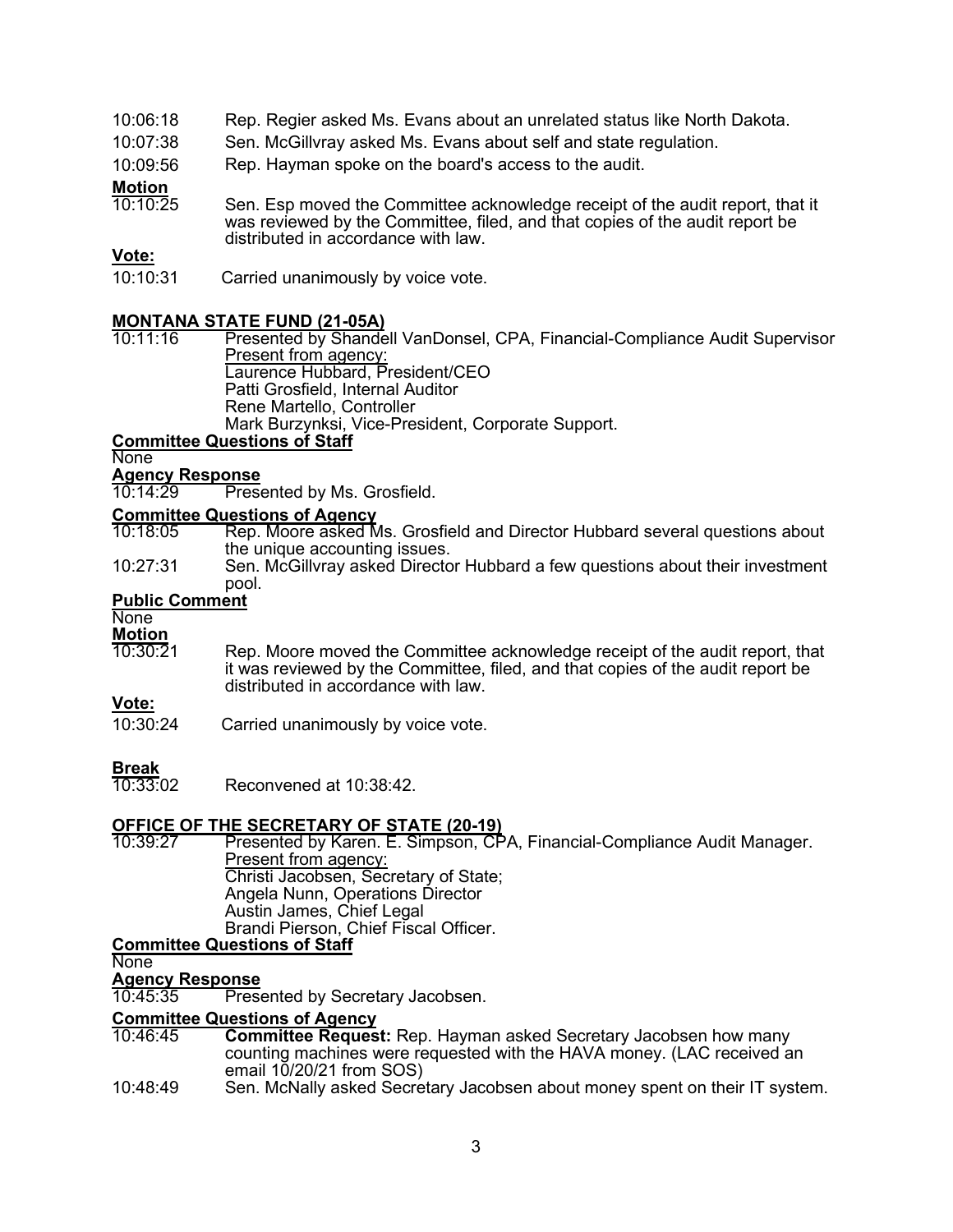### **Public Comment**

None

**Motion**<br>10:51:25

Sen. McGillvray moved the Committee acknowledge receipt of the audit report, that it was reviewed by the Committee, filed, and that copies of the audit report be distributed in accordance with law.

### **Vote:**

10:51:31 Carried unanimously by voice vote.

# **FISCAL YEAR 2022 PERFORMANCE AUDIT PRIORITIZATION RESULTS**

10:52:25 Presented by William Soller, Deputy Legislative Auditor **[\(EXHIBIT 2\)](https://leg.mt.gov/content/Committees/Administration/audit/2021-22/Meetings/Oct-2021/Exhibits/E2.pdf)**

# **Committee Questions of Staff**<br>10:54:43 Rep. Regier aske

- Rep. Regier asked Mr. Soller how many audits off the list staff would be able to get to this year.
- 10:55:16 Sen. Esp spoke about the Judicial Standards Commission.
- 10:57:00 Legislative Auditor Maciver spoke about the process.

# **COMMITTEE EDUCATION**<br>11:00:45 Presented by

Presented by William Soller, Deputy Legislative Auditor Cindy Jorgenson, CPA, Deputy Legislative Auditor Deborah F. Butler, Legal Counsel. **[\(EXHIBIT 3\)](https://leg.mt.gov/content/Committees/Administration/audit/2021-22/Meetings/Oct-2021/Exhibits/E3.pdf)**

# **Committee Questions of Staff**

- Sen. Esp spoke on the importance of ethical principles and independence.
- 11:23:02 Rep. Moore asked Mr. Soller if there had been any past accusations from other agencies that questioned professional judgement/ethics of an audit. He also asked if there was, how that was handled by the division.
- 11:25:18 Sen. Esp asked Mr. Soller about undue influence. Legislative Auditor Maciver assisted in answering the question.
- 11:28:33 Rep. Kerr-Carpenter asked Mr. Soller for details on how audit staff weren't allowed to write corrective action plans for agencies.
- 11:45:53 Rep. Moore asked Ms. Jorgenson about the peer review reports.
- 11:47:59 Sen. McNally asked Ms. Jorgenson about information systems audit standards. The question was deferred to the Legislative Auditor.

### **STATUS UPDATE - MONTANA UNIVERSITY SYSTEM COORDINATION OF STUDENT ENROLLMENT AND ADMINISTRATIVE SERVICES (21SP-14)**

Legislative Auditor Maciver reminded committee members they had requested OCHE to come back and discuss recommendation implementation of numbers three and four along with reporting relationships.

# **Agency Response**

**Presented by Clayton Christian, Commissioner of Higher Education.** 

### **Committee Questions of Agency**<br>12:17:25 **Committee Reques**

- **Committee Request:** Sen. Esp asked Commissioner Christian to provide their template of framework in relation to IT to the committee. (received via email 12/18/21)
- 12:18:18 Rep. Hayman asked Commissioner Christian if there were any federal funds available for their IT needs.

### **Lunch**

Reconvened at 13:01:00

### **ACCOUNTABILITY, COMPLIACE, AND TRANSPARENCY - REPORTING AND RESOLVING ALLEGATIONS OF FRAUD, WASTE, AND ABUSE IN MONTANA STATE GOVERNMENT (21ACTHOTLINE)**

Presented by Deborah F. Butler, Legal Counsel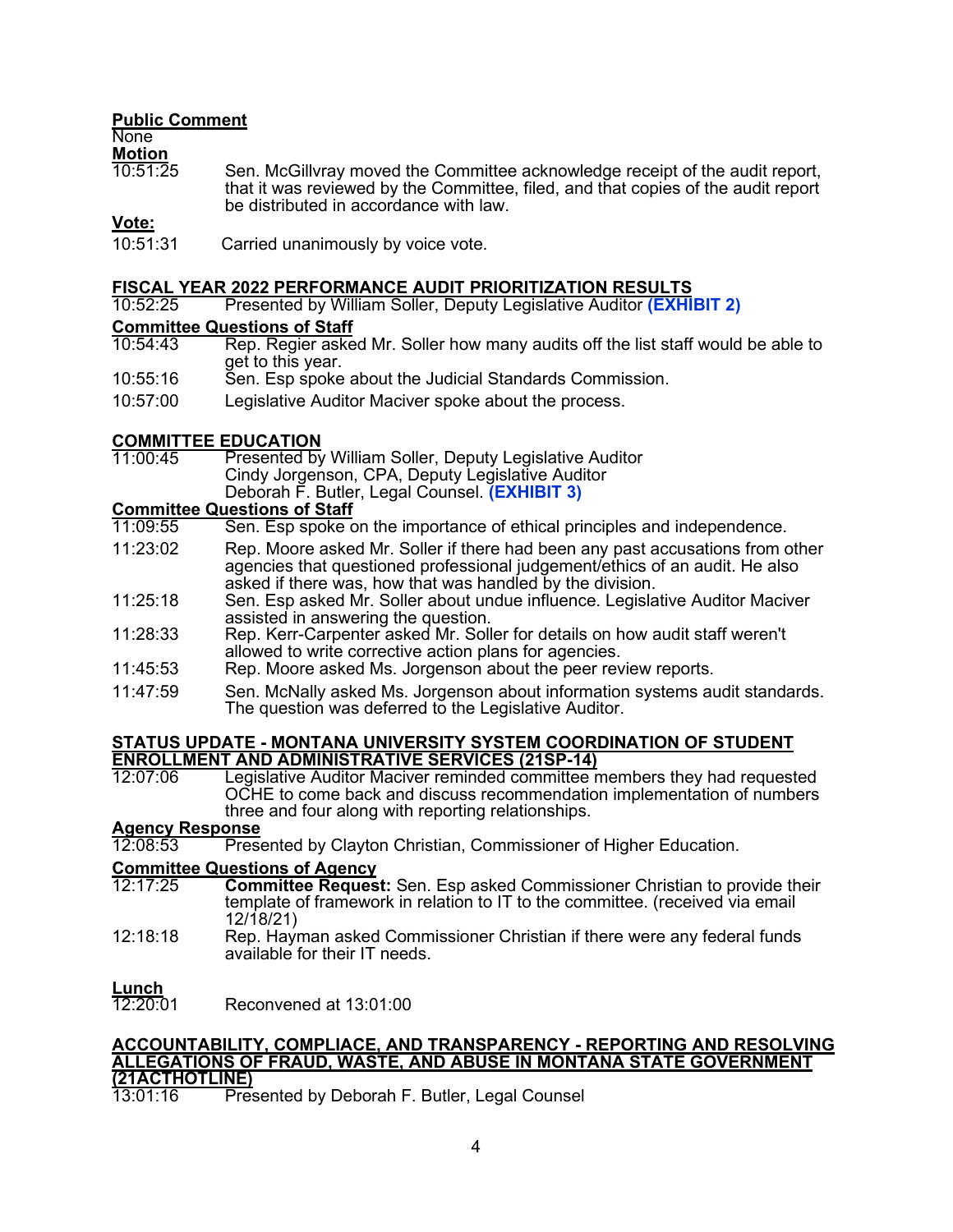Amber Robbins, Management & Program Analyst Supervisor.

**[\(EXHIBIT 4\)](https://leg.mt.gov/content/Committees/Administration/audit/2021-22/Meetings/Oct-2021/Exhibits/E4.pdf)** power point

# **Committee Questions of Staff**<br>13:14:47 Rep. Kerr-Carper

- Rep. Kerr-Carpenter asked Ms. Robbins about reporting.
- 13:16:06 Sen. Flowers commented on the low allegation number of fraud, waste, or abuse within the state of Montana.
- 13:16:54 Rep. Moore asked Ms. Robbins about state policy and nepotism. The question was deferred to Legislative Auditor Maciver.

### **Public Comment**

- $\overline{\rm Lee}$  McDonald via zoom
- 13:25:14 Sen. Esp asked that public comment speakers identify themselves for the record.

### **ADMINISTRATION OF THE PETROLEUM TANK RELEASE CLEANUP FUND (20P-01)**

13:26:38 Presented by John Harrington, Management & Program Analyst Supervisor

**[\(EXHIBIT 5\)](https://leg.mt.gov/content/Committees/Administration/audit/2021-22/Meetings/Oct-2021/Exhibits/E5.pdf)** power point Present from the Department of Environmental Quality:

Chris Dorrington, Director

George Mathieus, Deputy Director; Jenny Chambers, Administrator, Waste and Remediation Division

Present from the Petroleum Tank Release Compensation Board:

Terry Wadsworth, Executive Director

Keith Schinder, Chair.

# **Committee Questions of Staff**

- Sen. Flowers asked Mr. Harrington about other states solutions to private insurance.
- 13:43:52 Rep. Hayman asked Mr. Harrington about the process for new/current tanks.
- 13:45:21 Rep. Regier asked Mr. Harrington about details on the insurance questions.

# **Agency Response – Department of Environmental Quality**

Presented by Director Dorrington.

# **Committee Questions of Staff**<br>13:49:35 **Sen, Flowers ask**

- 13:49:35 Sen. Flowers asked Director Dorrington about mitigating leaks in other states. The question was deferred to Ms. Chambers.
- 13:52:40 Rep. Hayman asked Ms. Chambers about tank owners that had no interest in remediation.
- 13:54:26 Rep. Kerr-Carpenter asked Ms. Chambers about the transfer of the fund.

# **Agency Response – Petroleum Tank Release Compensation Board**

Presented by Chair Schnider.

# **Committee Questions of Agency**<br>13:57:05 Rep. Hayman asked

- Rep. Hayman asked Chair Schinder to clarify his response to the audit.
- 14:00:54 Legislative Auditor Maciver spoke on the board response.
- 14:02:45 Rep. Kerr-Carpenter asked Chair Schnider about the reserve account and any conversations about the funding mechanism.
- 14:05:46 Rep. Kerr-Carpenter asked Chair Schnider when their next board meeting was.

### **Agency Response – Petroleum Tank Release Compensation Board**

# 14:06:23 Presented by Mr. Wadsworth.

- **Committee Questions of Agency** Sen. Esp asked Mr. Wadsworth about allowable leaks, and if the board would be willing to work with DEQ to become competitive.
- 14:14:22 Sen. Esp asked Mr. Mathieus if DEQ would be willing to work with the board.
- 14:15:11 Sen. McGillvray asked Mr. Wadsworth several questions about the fund and releases.
- 14:20:09 Sen. McGillvray asked Legislative Auditor how to act on proposed legislation.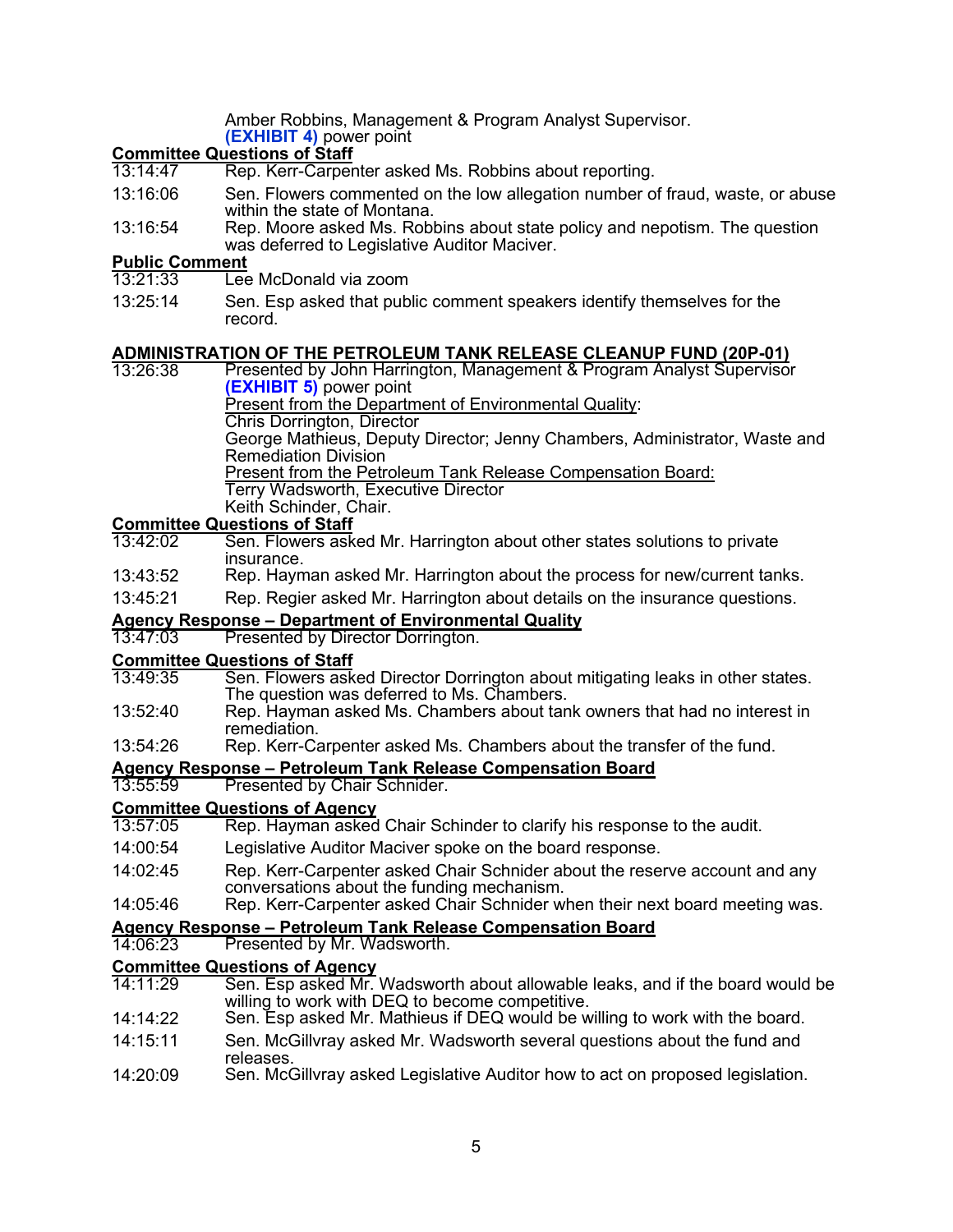- 14:21:49 **Committee Request:** Rep. Hayman requested for the Board and DEQ come appear before the committee in a year with a game plan/update.
- 14:22:28 Sen. Esp asked Mr. Mathieus what his legislative solution would be to move the program forward.
- 14:24:38 **Committee Request:** Sen. McNally would like to see a plan or timeline for accountability for recommendation number one. (LAC received an email 12/14/21)
- 14:27:04 **Committee Request:** Rep. Kerr-Carpenter would like to see the work plan requested by Sen. McNally by our next LAC meeting. (LAC received an email 12/14/21)
- 14:33:23 **[\(EXHIBIT 6\)](https://leg.mt.gov/content/Committees/Administration/audit/2021-22/Meetings/Oct-2021/Exhibits/E6.pdf) [\(EXHIBIT 7\)](https://leg.mt.gov/content/Committees/Administration/audit/2021-22/Meetings/Oct-2021/Exhibits/E7.pdf)** Handouts from Mr. Wadsworth
- 14:38:13 Legislative Auditor Maciver provided assurance to the committee that the aspects outlined by Mr. Wadsworth were known well by the auditors.

### **Public Comment**<br>14:40:21 Gre

- Greg Cross via zoom
- 14:41:38 Mark Johnson via zoom
- 14:48:35 Public Comment written testimony from Daniel R. Kenney, Alyssa Ragsdale, and Greg Cross. **[\(EXHIBIT 8\)](https://leg.mt.gov/content/Committees/Administration/audit/2021-22/Meetings/Oct-2021/Exhibits/E8.pdf) [\(EXHIBIT 9\)](https://leg.mt.gov/content/Committees/Administration/audit/2021-22/Meetings/Oct-2021/Exhibits/E9.pdf) [\(EXHIBIT 10\)](https://leg.mt.gov/content/Committees/Administration/audit/2021-22/Meetings/Oct-2021/Exhibits/E10.pdf)**

### **Motion**

14:48:39 Sen. McGillvray moved the Committee acknowledge receipt of the audit report, that it was reviewed by the Committee, filed, and that copies of the audit report be distributed in accordance with law.

### **Vote:**

14:48:39 Carried unanimously by voice vote.

## **DEPARTMENT OF ENVIRONMENTAL QUALITY (20-16)**

Presented by Delsi Osmanson, Financial-Compliance Audit Supervisor Present from agency: Chris Dorrington, Director George Mathieus, Deputy Director Cassy Anderson, CFO. **Committee Questions of Staff**

### **None**

### **Agency Response**

**Presented by Director Dorrington with a corrective action plan. <b>[\(EXHIBIT 11\)](https://leg.mt.gov/content/Committees/Administration/audit/2021-22/Meetings/Oct-2021/Exhibits/E11.pdf)** 

### **Committee Questions of Agency**

- 15:02:55 Sen. McNally asked Director Dorrington about the prior audit recommendation that was not implemented.
- 15:04:55 Rep. Kerr-Carpenter asked Director Dorrington what CFDA meant.

### **Public Comment**

### **None Motion**

 $15:06:19$  Sen. Esp moved the Committee acknowledge receipt of the audit report, that it was reviewed by the Committee, filed, and that copies of the audit report be distributed in accordance with law.

**<u>Vote:</u><br>15:06:19** Carried unanimously by voice vote.

# **MONTANA HISTORICAL SOCIETY (20-24)**

Presented by Steven Althoff, Associate Financial-Compliance Auditor Present from agency: Molly Kruckenberg, Director Denise C. King, Administrator.

## **Committee Questions of Staff**<br>15:10:53 **Sen, McGillyray** a

Sen. McGillvray asked Mr. Althoff why this audit had no balance sheet.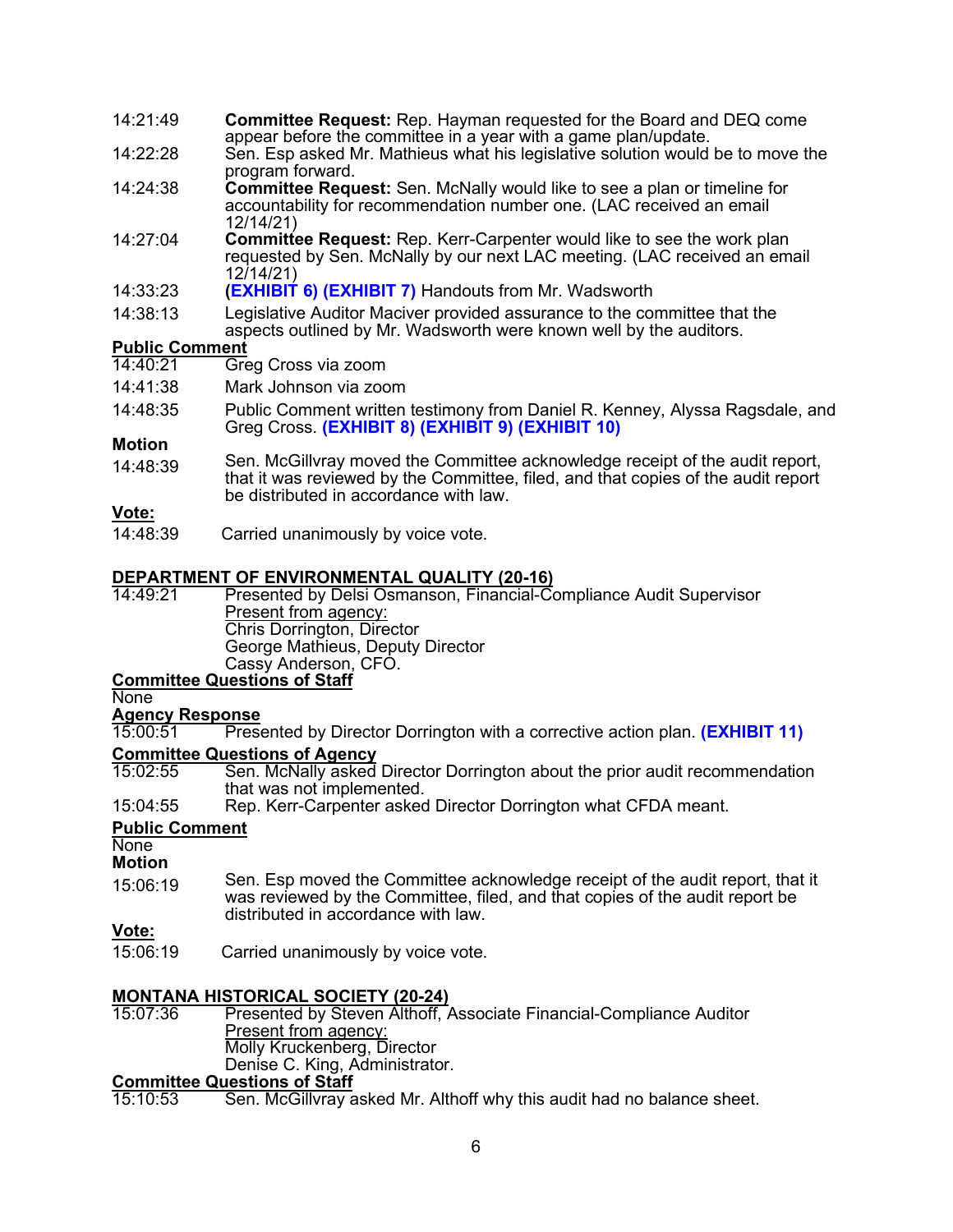15:11:35 Rep. Moore asked Mr. Althoff about disclosure of capital assets.

# **Agency Response**

**Presented by Ms. King on behalf of Director Kruckenberg.** 

### **Committee Questions of Agency**

### **None Public Comment**

**None** 

### **Motion**

15:15:01 Rep. Kerr- Carpenter moved the Committee acknowledge receipt of the audit report, that it was reviewed by the Committee, filed, and that copies of the audit report be distributed in accordance with law.

### **Vote:**

15:15:01 Carried unanimously by voice vote.

# **DAWSON COMMUNITY COLLEGE (20C-06)**

Presented by Tony Gerharz, Manager, Wipfli LLP

### Agency Response<br>15:22:31 Prese

**Presented by Interim President Kathleen O'Leary.** 

# **Committee Questions of Agency**

- Rep. Kerr-Carpenter asked Interim President O'Leary to expand on how she felt about the legislation change, having the college's in charge of their own contracts.
- 15:28:03 Rep. Moore asked Interim President O'Leary several questions about the financial statements.

### **Public Comment**

**None** 

- **Motion**<br>15:30:50
- Rep. Kerr-Carpenter moved the Committee acknowledge receipt of the audit report, that it was reviewed by the Committee, filed, and that copies of the audit report be distributed in accordance with law.

### **Vote:**

15:30:52 Carried unanimously by voice vote.

### **FLATHEAD VALLEY COMMUNITY COLLEGE (20C-07)**

Presented by Barry Weber, Senior Manager, Eide Bailly LLP **[\(EXHIBIT 12\)](https://leg.mt.gov/content/Committees/Administration/audit/2021-22/Meetings/Oct-2021/Exhibits/E12.pdf)** power point

# **Agency Response**

Presented by Jane A. Karas, President

### **Committee Questions of Agency**

Rep. Kerr-Carpenter asked President Karas for an update on the recent legislation change and how it affected the college.

### **Public Comment**

- None<br>15:42:40
- Rep. Schillinger moved the Committee acknowledge receipt of the audit report, that it was reviewed by the Committee, filed, and that copies of the audit report be distributed in accordance with law.

### **Vote:**

15:42:40 Carried unanimously by voice vote.

# **MILES CITY COMMUNITY COLLEGE (20C-08)**

Presented by Presented by Tony Gerharz, Manager, Wipfli LLP

# **Agency Response**

**Presented by President Ron Slinger.** 

### **Committee Questions of Agency**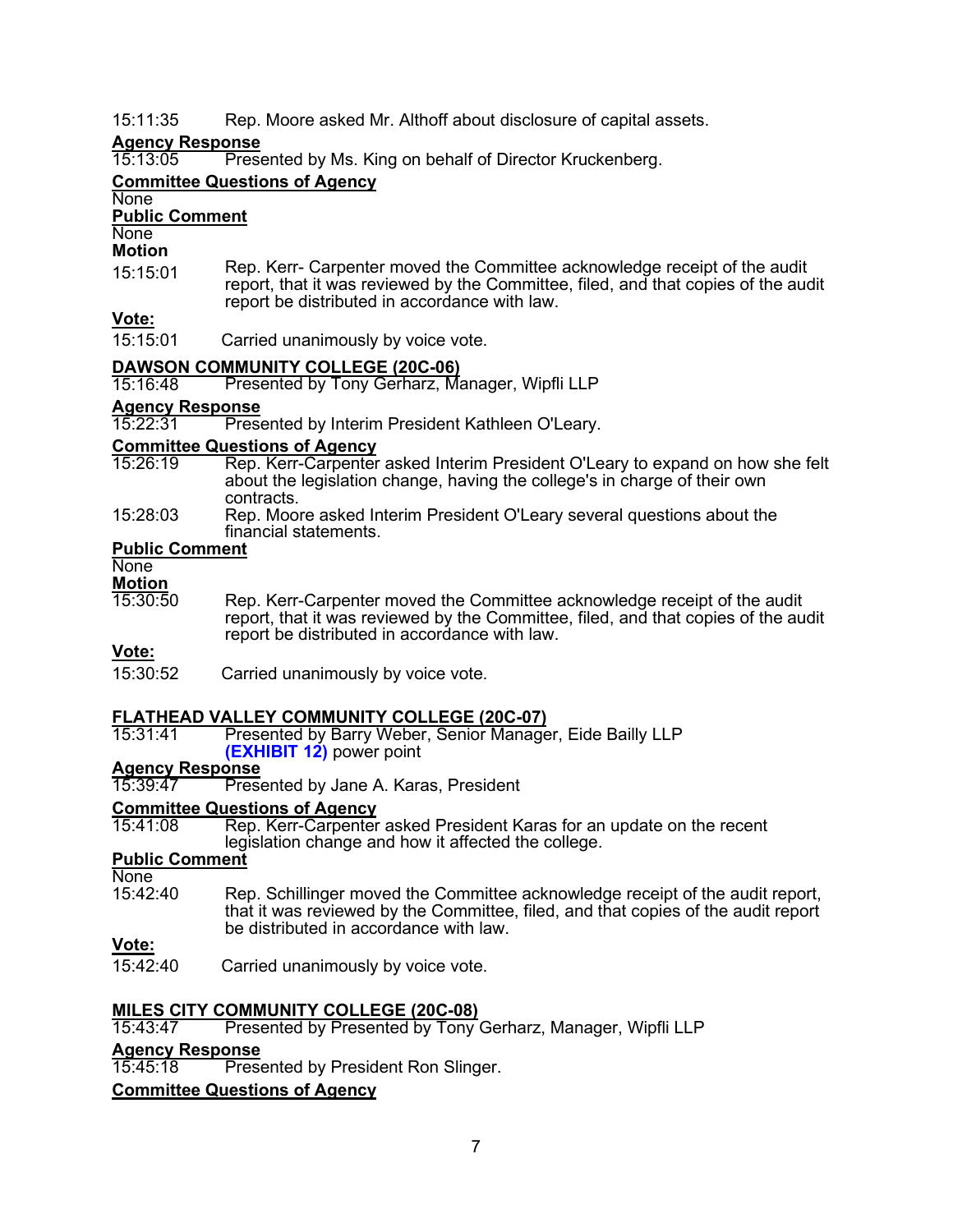- 15:46:18 Rep. Kerr-Carpenter asked President Slinger for an update on how the new legislation had affected the college.
- 15:47:28 Sen. McNally asked President Slinger about enrollment and workforce training.

### **Public Comment**

### **None**

**Motion**<br>15:50:20 Sen. Flowers moved the Committee acknowledge receipt of the audit report, that it was reviewed by the Committee, filed, and that copies of the audit report be distributed in accordance with law.

### **Vote:**

15:50:29 Carried unanimously by voice vote.

# **STATUS UPDATE - DEPARTMENT OF PUBLIC SERVICE REGULATION (20-26)**

Legislative Auditor Maciver reminded committee members they had asked the PSC to return and give an update on the previous audit.

## **Agency Response**

**Presented by James Brown, Chair and Commissioner** 

Jennifer Fielder, Public Service Commission. **[\(EXHIBIT 13\)](https://leg.mt.gov/content/Committees/Administration/audit/2021-22/Meetings/Oct-2021/Exhibits/E13.pdf)** power point

# **Committee Questions of Agency**<br>16:14:22 **Corrective action do**

- Corrective action document. **[\(EXHIBIT 14\)](https://leg.mt.gov/content/Committees/Administration/audit/2021-22/Meetings/Oct-2021/Exhibits/E14.pdf)**
- 16:18:03 Sen. Flowers asked Chair Brown about the new organization structure.
- 16:20:05 Sen. McNally thanked the PSC.

**LOTTERY SECURITY (20DP-01) Presented by Miki Cestnik, Information Systems Audit Manager. <b>[\(EXHIBIT 1](https://leg.mt.gov/content/Committees/Administration/audit/2021-22/Meetings/Oct-2021/Exhibits/E15.pdf)5)** power point Present from agency:

Scott Sales, Director

Bryan Costigan, Security Director

Phil Charpentier, Information Technology Director.

# **Committee Questions of Staff**<br>16:41:29 Rep. Hayman ask

Rep. Hayman asked Ms. Cestnik about the department's response citing March 2022 as implementation dates.

# **Agency Response**

Presented by Director Sales.

### **Committee Questions of Agency**<br>16:47:23 Rep. Regier asked D

- Rep. Regier asked Director Sales about the Intralot contract.
- 16:48:13 Rep. Hayman asked Director Sales if there was a possibility to implement recommendation one and two before March 2022.

### **Public Comment**

None

- **Motion**
- 16:52:31 Sen. McNally moved the Committee acknowledge receipt of the audit report, that it was reviewed by the Committee, filed, and that copies of the audit report be distributed in accordance with law.

**<u>Vote:</u><br>16:51:43** Carried unanimously by voice vote.

### **DATA SECURITY AND OPERATIONAL PERFORMANCE OF MONTANA'S COMPUTER-ASSISTED MASS APPRAISAL AND TAX SYSTEM (ORION) (21SP-23)**

Presented by Tyler J. Julian, Associate Information Systems Auditor.

### **Committee Questions of Staff**

**None**